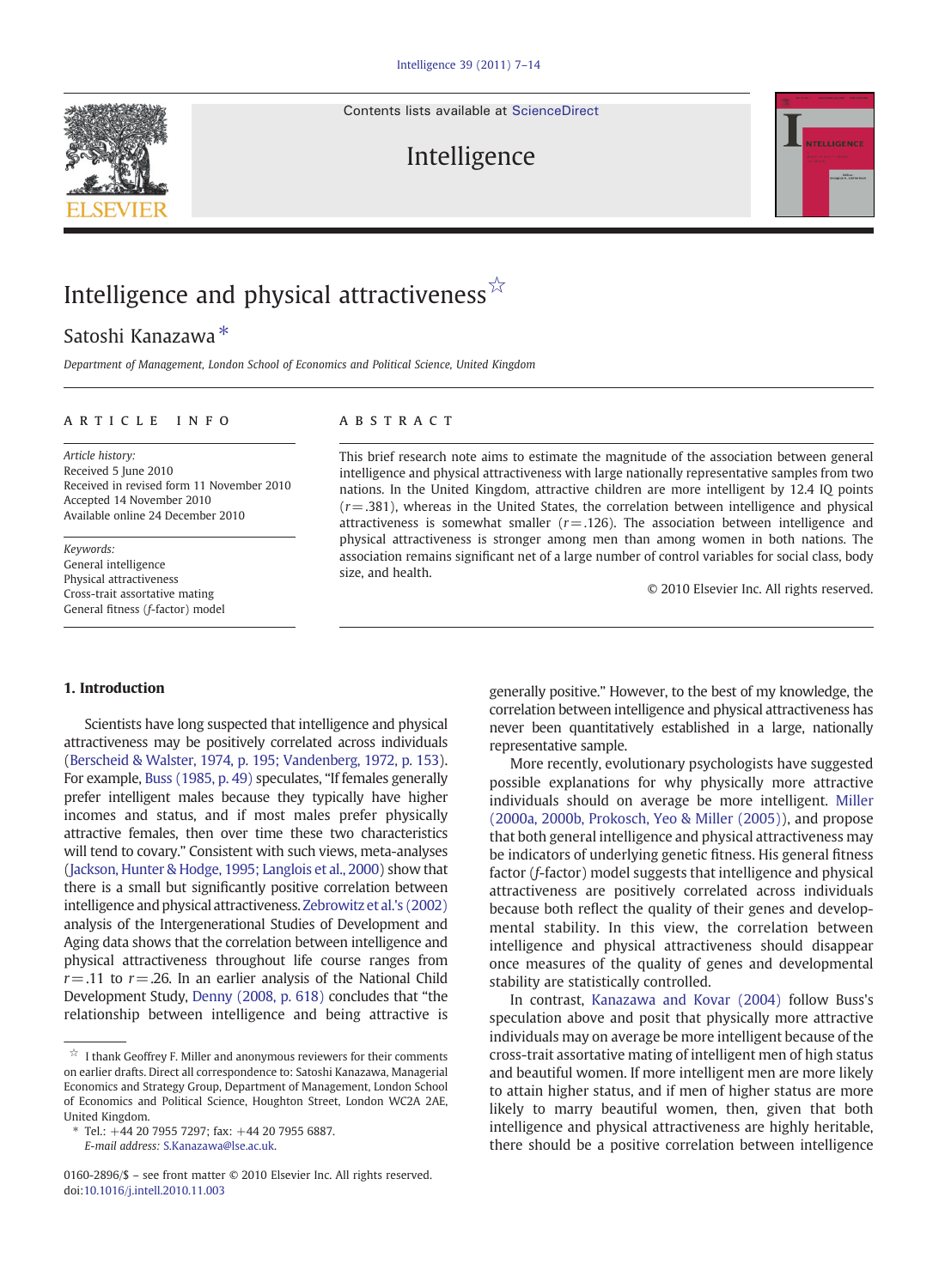and physical attractiveness in the children's generation. In their view, the correlation is "extrinsic," not "intrinsic" ([Jensen, 1998](#page-7-0)), and it should persist even when measures of genetic quality and developmental stability are held constant.

The purpose of this brief research note is firmly to establish the empirical association between intelligence and physical attractiveness in population-based samples. It seeks to estimate the magnitude of the correlation with two large, nationally representative samples from the United Kingdom and the United States. The two samples have complementary strengths. The British sample has one of the best measures of general intelligence in all survey data, but a comparatively weak measure of physical attractiveness. In contrast, the American sample has a stronger measure of physical attractiveness, but a comparatively weak measure of general intelligence.

#### 2. British sample

#### 2.1. Data

The National Child Development Study (NCDS) is a largescale prospectively longitudinal study which has followed a population of British respondents since birth for more than half a century. The study includes all babies ( $n = 17,419$ ) born in Great Britain (England, Wales, and Scotland) during one week (March 03–09, 1958). The respondents are subsequently reinterviewed in 1965 (Sweep 1 at age 7;  $n = 15,496$ ), in 1969 (Sweep 2 at age 11;  $n = 18,285$ ), in 1974 (Sweep 3 at age 16;  $n = 14,469$ ), in 1981 (Sweep 4 at age 23;  $n = 12,537$ ), in 1991 (Sweep 5 at age 33;  $n = 11,469$ ), in 1999–2000 (Sweep 6 at age 41–42;  $n = 11,419$ ), and in 2004–2005 (Sweep 7 at age  $46-47$ ;  $n= 9534$ ). In each Sweep, personal interviews and questionnaires are administered to the respondents, to their mothers, teachers, and doctors during childhood, and to their partners and children in adulthood.

97.8% of the NCDS respondents are Caucasian. There are so few respondents in other racial categories that, if I control for race with a series of dummies in multiple regression analyses, it often results in too few cell cases to arrive at stable estimates for coefficients. I therefore do not control for respondents' race in my analysis of the NCDS data.

#### 2.2. Dependent variable: general intelligence

The NCDS respondents take multiple intelligence tests at ages 7, 11, and 16. At age 7, the respondents take four cognitive tests (Copying Designs Test, Draw-a-Man Test, Southgate Group Reading Test, and Problem Arithmetic Test). At age 11, they take five cognitive tests (Verbal General Ability Test, Nonverbal General Ability Test, Reading Comprehension Test, Mathematical Test, and Copying Designs Test). At age 16, they take two cognitive tests (Reading Comprehension Test, and Mathematics Comprehension Test). I first perform a factor analysis at each age to compute their general intelligence score for each age. All cognitive test scores at each age load only on one latent factor, with reasonably high factor loadings (Age 7: Copying Designs Test  $= .671$ , Draw-a-Man Test  $= .696$ , Southgate Group Reading Test  $=$  .780, and Problem Arithmetic Test  $=$  .762; Age 11:

Verbal General Ability Test= .920, Nonverbal General Ability Test  $= .885$ , Reading Comprehension Test  $= .864$ , Mathematical Test = .903, and Copying Designs Test = .486; Age 16: Reading Comprehension Test= .909, and Mathematics Comprehension Test  $= .909$ ).

The latent general intelligence factors at each age are converted into the standard IQ metric, with a mean of 100 and a standard deviation of 15. I then perform a second-order factor analysis with the IQ scores at three different ages to compute the overall childhood general intelligence score. The three IQ scores load only on one latest factor with very high factor loadings (Age  $7 = .867$ ; Age  $11 = .947$ ; Age  $16 = .919$ ). I use the childhood general intelligence score in the standard IQ metric as the dependent variable. All of the following analyses would have produced identical results had I used the arithmetic mean of all 11 IQ test scores, as the correlation between the mean and the general intelligence factor (extracted from the factor analysis) is .991.

#### 2.3. Independent variable: physical attractiveness

At ages 7 and 11, the teacher of each NCDS respondent is asked to describe the child's physical appearance, by choosing up to three adjectives from a highly eclectic list of five: "attractive," "unattractive or not attractive," "looks underfed or undernourished," "abnormal feature," and "scruffy or slovenly & dirty." A respondent is coded as attractive  $= 1$  if he or she is described as "attractive" at both age 7 and age 11 by two different teachers, 0 otherwise. I use this binary measure of physical attractiveness as the independent variable. 62.0% of all NCDS respondents are coded as attractive.

[Zebrowitz, Olson and Hoffman \(1993\)](#page-7-0) analysis of the longitudinal data from the Intergenerational Studies of Development and Aging shows that individuals' relative physical attractiveness remains very stable across the life course. Their structural equation model suggests that physical attractiveness in childhood (measured between the ages of 9 and 10) is significantly positively correlated with physical attractiveness in puberty (measured between the ages of 12 and 13 for girls and 14 and 15 for boys)  $(r=.70)$  for boys,  $r = .79$  for girls), and physical attractiveness in puberty is significantly positively correlated with physical attractiveness in adolescence (measured between the ages of 17 and 18) ( $r = .72$  for boys,  $r = .70$  for girls). This suggests that physical attractiveness in childhood is correlated with physical attractiveness in adolescence at  $r = .504$  for boys and  $r = .553$  for girls.

#### 2.4. Control variables

Because social class is positively associated with both general intelligence [\(Herrnstein & Murray, 1994\)](#page-7-0) and physical attractiveness ([Elder, 1969\)](#page-7-0), I control for the respondent's social class at birth measured by: father's  $occ$ upation ( $0=$ unemployed, dead, retired, no father present,  $1=$ unskilled,  $2=$  semiskilled,  $3=$  skilled,  $4=$  white-collar, 5= professional); mother's education (age at which the mother left full-time education); and father's education (age at which the father left full-time education). Controlling for such measures of social class likely removes much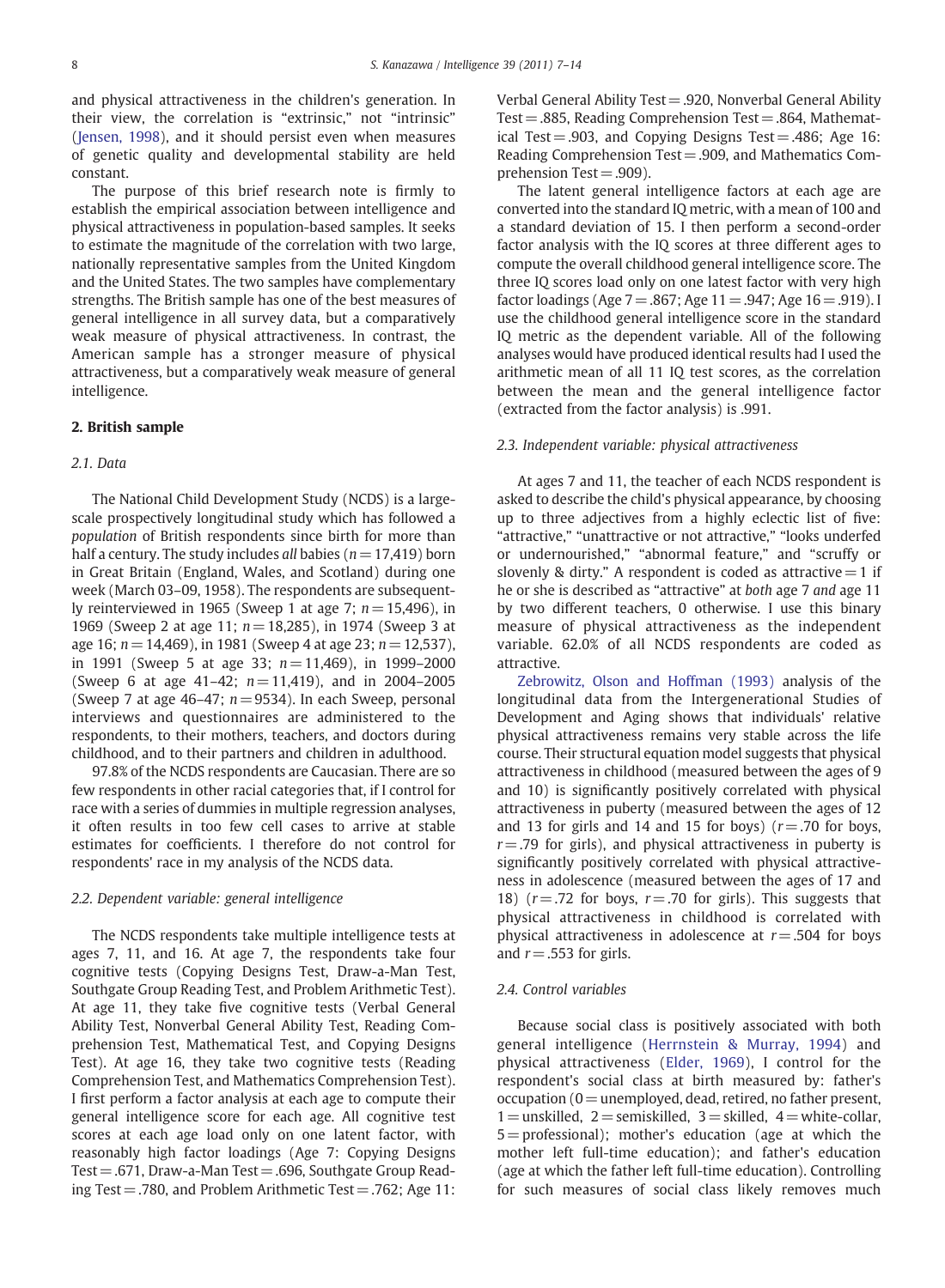Correlation matrix National Child Development Study (UK): full sample.

|                                                                                                                                                                   | IQ              | Physical<br>attractiveness | Sex                                 | Social class<br>at birth                       | Mother's<br>education                                            | Father's<br>education                                                       | Birth<br>weight                                                                               | Height                                                                                                | Age at<br>puberty                                                                                            |
|-------------------------------------------------------------------------------------------------------------------------------------------------------------------|-----------------|----------------------------|-------------------------------------|------------------------------------------------|------------------------------------------------------------------|-----------------------------------------------------------------------------|-----------------------------------------------------------------------------------------------|-------------------------------------------------------------------------------------------------------|--------------------------------------------------------------------------------------------------------------|
| IQ<br>Physical attractiveness<br>Sex<br>Social class at birth<br>Mother's education<br>Father's education<br>Birth weight<br>Height<br>Mean<br>Standard deviation | 100.00<br>15.00 | $.381***$<br>.62<br>.49    | $-.001$<br>$-.088***$<br>.52<br>.50 | $.310***$<br>$.164***$<br>.005<br>2.81<br>1.03 | $.291***$<br>$.129***$<br>$-.025**$<br>$.272***$<br>3.92<br>1.38 | $.313***$<br>$.140***$<br>$-.013$<br>$.359***$<br>$.566***$<br>3.90<br>1.62 | $.137***$<br>$.073***$<br>$.118***$<br>$.067***$<br>$.035***$<br>$.036***$<br>116.23<br>20.45 | $.063***$<br>$.032**$<br>$.030***$<br>$.046***$<br>$.028**$<br>$.032**$<br>$.087***$<br>47.42<br>6.40 | $-.049***$<br>$-.055***$<br>.390***<br>.000<br>$-.007$<br>$-.008$<br>$.053***$<br>$-.043***$<br>4.30<br>1.40 |

Note:  ${}^*p<.05$ ,  ${}^*p<.01$ ,  ${}^{***}p<.001$ .

variance in general intelligence. Thus the partial association between general intelligence and physical attractiveness controlling for social class will be a conservative estimate.

In addition, because general intelligence is also associated with body size [\(Jensen & Sinha, 1993\)](#page-7-0) and health ([Gottfredson](#page-7-0) [& Deary, 2004\)](#page-7-0), I also control for birth weight (in oz), height at age 7 (in cm), and the age of puberty (menarche for girls, voice change for boys), measured on the scale:  $1 = 10$  years old or younger;  $2 = 11$  years old;  $3 = 12$  years old;  $4 = 13$  years old;  $5 = 14$  years old;  $6 = 15$  years old;  $7 = 16$  years old or older.

#### 2.5. Results

Table 1 presents the descriptive statistics (mean and standard deviation) for all variables included in the analysis of the NCDS data, as well as the full correlation matrix. It shows that the dependent variable (IQ) is significantly correlated with all the variables included in the analysis, except for sex, and physical attractiveness is more strongly associated with general intelligence than any other variable. Table 2 presents the descriptive statistics and the correlation matrix separately for men and women. Once again, for both sexes, physical attractiveness is more strongly associated with general intelligence than any other variable.

[Table 3,](#page-3-0) Column 1, shows that NCDS respondents who are described by two different teachers as "attractive" at age 7 and age 11 are significantly more intelligent than those who are not so described. Attractive NCDS respondents have the mean IQ of 104.2 while others have the mean IQ of 91.8. The mean IQ difference of 12.4 between the two groups implies a correlation coefficient  $r = .381$  ( $p < .001$ ), as Table 1 also shows.

[Table 3](#page-3-0), Column 2, shows that, even controlling for sex  $(0=$  female,  $1=$  male), social class, body size, and health, attractive NCDS respondents are still significantly more intelligent than others, by 9.5 IQ points. All other variables included in the equation, except for height at age 7, are statistically significantly associated with general intelligence. However, the comparison of standardized coefficients shows that physical attractiveness has a stronger association with general intelligence than any other variable in the model. Physical attractiveness and general intelligence are still statistically significantly associated with each other even net of all the control variables.

Results presented in [Table 4](#page-3-0) replicate the analysis of NCDS data separately for each sex. Column 1 shows that attractive women in the NCDS sample are significantly more intelligent than other women by 11.4 IQ points, and Column 3 shows

Table 2

Correlation matrix National Child Development Study (UK): by sex women (above the diagonal) and men (below the diagonal).

|                         | IQ        | Physical<br>attractiveness | Social class<br>at birth | Mother's<br>education | Father's<br>education | Birth<br>weight | Height     | Age at<br>puberty |
|-------------------------|-----------|----------------------------|--------------------------|-----------------------|-----------------------|-----------------|------------|-------------------|
| IQ                      |           | $.351***$                  | $.322***$                | $.290***$             | $.311***$             | $.140***$       | $.058***$  | $-.072***$        |
| Physical attractiveness | $.414***$ |                            | $.144***$                | $.116***$             | $.138***$             | $.082***$       | .019       | $-.046*$          |
| Social class at birth   | $.300***$ | $.183***$                  |                          | $.264***$             | $.356***$             | $.073***$       | $.038**$   | .006              |
| Mother's education      | $.292***$ | $.139***$                  | $.281***$                |                       | .565***               | .026            | .028       | $-.008$           |
| Father's education      | $.315***$ | $.144***$                  | $.363***$                | .566***               |                       | $.030*$         | .018       | $-.009$           |
| Birth weight            | $.136***$ | $.090***$                  | $.061***$                | $.050***$             | $.043**$              |                 | $.073***$  | .001              |
| Height                  | $.067***$ | $.055***$                  | $.055***$                | $.029*$               | $.047***$             | $.094***$       |            | $-.064***$        |
| Age at puberty          | $-.045*$  | $-.002$                    | $-.010$                  | .008                  | $-.003$               | $-.004$         | $-.051***$ |                   |
| Women                   |           |                            |                          |                       |                       |                 |            |                   |
| Mean                    | 100.02    | .66                        | 2.80                     | 3.95                  | 3.93                  | 113.76          | 47.22      | 3.79              |
| Standard deviation      | 14.59     | .47                        | 1.03                     | 1.40                  | 1.63                  | 19.99           | 6.50       | 1.34              |
| Men                     |           |                            |                          |                       |                       |                 |            |                   |
| Mean                    | 99.98     | .58                        | 2.81                     | 3.88                  | 3.88                  | 118.57          | 47.61      | 4.88              |
| Standard deviation      | 15.39     | .49                        | 1.02                     | 1.35                  | 1.62                  | 20.59           | 6.29       | 1.23              |

Note:  $\binom{p}{0.05}$ ,  $\binom{**}{p}$ .01,  $\binom{***}{p}$ .001.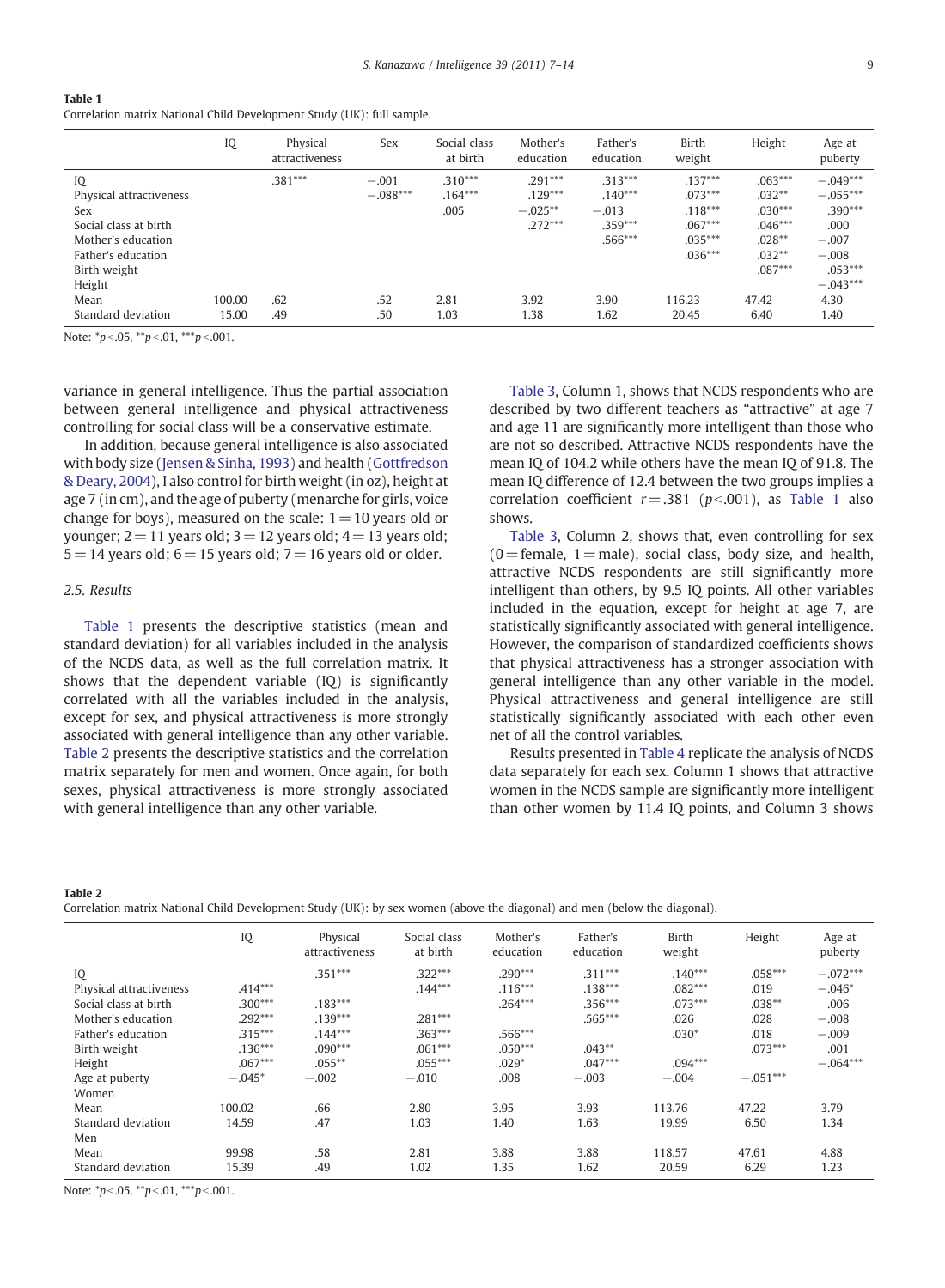<span id="page-3-0"></span>Association between physical attractiveness and general intelligence National Child Development Study (UK).

|                          | (1)                         | (2)                            |
|--------------------------|-----------------------------|--------------------------------|
| Physical attractiveness  | 12.426***<br>(.407)<br>.381 | $9.514***$<br>(.480)<br>.297   |
| Sex                      |                             | $1.310**$<br>(.478)<br>.044    |
| Social class at birth    |                             | $2.402***$<br>(.243)<br>.159   |
| Mother's education       |                             | $1.317***$<br>(.187)<br>.125   |
| Father's education       |                             | $1.405***$<br>(.168)<br>.154   |
| Birth weight             |                             | $.077***$<br>(.012)<br>.095    |
| Height at 7              |                             | .055<br>(.035)<br>.023         |
| Age at puberty           |                             | $-.544**$<br>(.167)<br>$-.052$ |
| Constant                 | 91.806<br>(.334)            | 67.242<br>(2.283)              |
| $R^2$<br>Number of cases | .146<br>5,470               | .258<br>3,464                  |

Note:  $\degree{p}$  < 05,  $\degree{p}$  < 01,  $\degree{p}$  < 001.

Main entries are unstandardized coefficients.

Numbers in parentheses are standard errors.

Numbers in italics are standardized coefficients (beta coefficients).

that attractive men are significantly more intelligent than other men by 13.6 IQ points.

Among both women (Column 2) and men (Column 4), the association between physical attractiveness and general intelligence remains statistically significant, even net of all the control variables. Comparisons of standardized coefficients within each equation show that general intelligence is more strongly associated with physical attractiveness than with any other variable in the equation. Contrary to previous research ([Jensen & Sinha, 1993\)](#page-7-0), height at age 7 is not significantly associated with general intelligence among women, and neither height at age 7 nor age at puberty is associated with general intelligence among men (possibly because the age of puberty is less accurately measured among boys than among girls).

The association between general intelligence and physical attractiveness is statistically significantly stronger among men than among women without the controls  $(b= 2.221,$  $p<0$ .01). However, with the controls, it is only marginally statistically significantly stronger among men than among women ( $b = 1.627$ ,  $p = .086$ ).

#### 3. American sample

#### 3.1. Data

The National Longitudinal Study of Adolescent Health (Add Health) is a large, nationally representative and prospectively longitudinal study of young Americans. A sample of 80 high schools and 52 middle schools from the US was selected with an unequal probability of selection. Incorporating systematic sampling methods and implicit stratification into the Add Health study design ensures this sample is representative of US schools with respect to region of country, urbanicity, school size, school type, and ethnicity. A sample of 20,745 adolescents was personally interviewed in their homes in 1994–1995 (Wave I) and again in 1996 (Wave II;  $n = 14,738$ ). In 2001–2002, 15,197 of the original Wave I respondents, now age 18–28, were interviewed in their homes (Wave III).

#### 3.2. Dependent variable: general intelligence

Add Health measures respondents' intelligence with the Peabody Picture Vocabulary Test (PPVT) at Wave I and Wave

#### Table 4

Association between physical attractiveness and general intelligence by sex National Child Development Study (UK).

|                          |                             | Women                          |                             | Men                          |
|--------------------------|-----------------------------|--------------------------------|-----------------------------|------------------------------|
|                          | (1)                         | (2)                            | (3)                         | (4)                          |
| Physical attractiveness  | 11.391***<br>(.560)<br>.351 | 8.828***<br>(.627)<br>.277     | 13.612***<br>(.597)<br>.414 | 10.330***<br>(.745)<br>.318  |
| Social class at birth    |                             | $2.527***$<br>(.309)<br>.173   |                             | $2.232***$<br>(.391)<br>.141 |
| Mother's education       |                             | 1.466***<br>(.233)<br>.146     |                             | $1.045***$<br>(.311)<br>.093 |
| Father's education       |                             | $1.043***$<br>(.213)<br>.118   |                             | 1.932***<br>(.271)<br>.205   |
| Weight at birth          |                             | $.085***$<br>(.016)<br>.105    |                             | $.068***$<br>(.019)<br>.082  |
| Height at 7              |                             | .029<br>(.043)<br>.013         |                             | .095<br>(.061)<br>.036       |
| Age at puberty           |                             | $-.634**$<br>(.209)<br>$-.059$ |                             | $-.413$<br>(.275)<br>$-.034$ |
| Constant                 | 92.248<br>(.471)            | 68.862<br>(2.879)              | 91.392<br>(.476)            | 66.039<br>(3.907)            |
| $R^2$<br>Number of cases | .123<br>2,948               | .240<br>2,027                  | .171<br>2,522               | .286<br>1,437                |

Note:  $*p<0.05$ ,  $**p<0.01$ ,  $***p<0.001$ .

Main entries are unstandardized coefficients.

Numbers in parentheses are standard errors.

Numbers in italics are standardized coefficients (beta coefficients).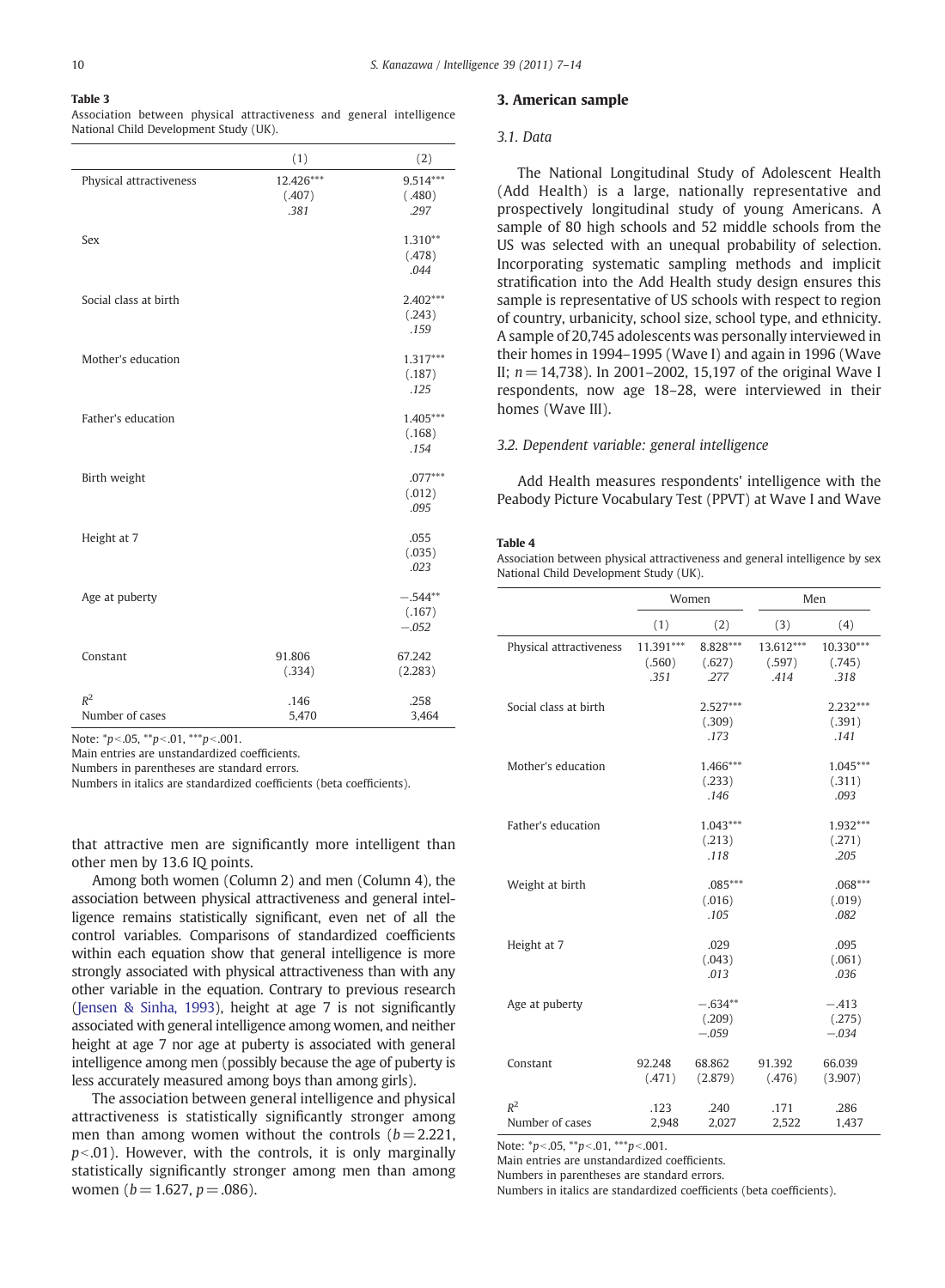<span id="page-4-0"></span>III. At each Wave, the raw scores (0–87) are age-standardized and converted to the IQ metric, with a mean of 100 and a standard deviation of 15. I then perform a factor analysis of the two IQ scores for each respondent to compute a measure of general intelligence for Add Health respondents. The two IQ scores load very heavily on the latent factor (Wave  $I = .890$ , Wave III =  $.890$ ). I use the general intelligence score in the standard IQ metric as the dependent variable. All of the following analyses would have produced identical results had I used the arithmetic mean of the two IQ test scores, as the correlation between the mean and the general intelligence factor (extracted from factor analysis) is .999.

#### 3.3. Physical attractiveness

At the conclusion of the in-home interview at each wave, the Add Health interviewer rates the respondent's physical attractiveness on a five-point ordinal scale  $(1=$  very unattractive,  $2$  = unattractive,  $3$  = about average,  $4$  = attractive,  $5 =$  very attractive). I perform a factor analysis of the attractiveness ratings from the three waves to compute a measure of physical attractiveness. The three attractiveness ratings load heavily on the latent factor (Wave  $I = .729$ , Wave  $II = .756$ , Wave  $III = .600$ ). I use the latent physical attractiveness factor (measured in the standard unit with a mean of 0 and a standard deviation of 1) as the independent variable. All of the following analyses would have produced identical results had I used the arithmetic mean of the three physical attractiveness ratings, as the correlation between the mean and the latent physical attractiveness factor (extracted from factor analysis) is .997.

#### 3.4. Control variables

I control for the social class of the Add Health respondents' family of orientation with three measures: Gross family income in \$1K at Wave I; mother's education; and father's education (both measured with the ordinal scale:  $0=$  no education,  $1=$  less than high school,  $2=$  some high school,  $3=$  secondary trade school,  $4=$ high school/GED,  $5=$  postsecondary trade school,  $6=$ some college,  $7=$ college degree,  $8=$  postgraduate). In addition, I control for birth weight (in oz), height at Wave I (in inches), and a general health index at Wave I.

The general health index is computed from a series of 20 questions about the Add Health respondents' health. These questions ask how frequently the respondents have experienced the following conditions in the last 12 months: headache; feeling hot all over suddenly for no reason; stomach ache or upset stomach; cold sweats; feeling physically weak for no reason; sore throat or cough; feeling very tired for no reason; painful or very frequent urination; feeling really sick; waking up feeling tired; skin problems such as itching or pimples; dizziness; chest pains; aches, pains, or soreness in muscles or joints; poor appetite; trouble falling asleep or staying asleep; trouble relaxing; moodiness; frequent crying; and fearfulness.

For each of the 20 questions, the respondents indicate the frequency of their experience on a five-point ordinal scale  $(0)$ =never, 1 = just a few times, 2 = about once a week,  $3$  = almost every day,  $4$  = every day). I perform a factor analysis with these 20 responses. All 20 indicators load on a latent factor

|                                                                                        | Health<br>Height<br>sirth weight<br>education<br>Father's<br>education<br>Mother's<br>amily income | $-.023**$<br>$\begin{array}{l} 111***\\ -1085***\\ -1083***\\ -1030\\ -1003\\ -1002\\ -1002\\ -1002\\ -1003\\ -1003\\ -1003\\ -1003\\ -1003\\ -1003\\ -1003\\ -1003\\ -1003\\ -1003\\ -1003\\ -1003\\ -1003\\ -1003\\ -1003\\ -1003\\ -1003\\ -1003\\ -1003\\ -1003\\ -1003\\ -1003\\ -1003\\ -1003\\ -1003\\ -1003\\ -1003\\ -$<br>$\begin{array}{cccc} \text{\tt\#} & \text{\tt\#} & \text{\tt\#} & \text{\tt\#} & \text{\tt\#} \\ \text{\tt\#} & \text{\tt\#} & \text{\tt\#} & \text{\tt\#} & \text{\tt\#} & \text{\tt\#} \\ \text{\tt\#} & \text{\tt\#} & \text{\tt\#} & \text{\tt\#} & \text{\tt\#} & \text{\tt\#} \\ \text{\tt\#} & \text{\tt\#} & \text{\tt\#} & \text{\tt\#} & \text{\tt\#} & \text{\tt\#} \\ \text{\tt\#} & \text{\tt\#} & \text{\tt\#} & \text{\tt\$<br>$\begin{array}{l} .364**\\ .720**\\ .720**\\ .004\\ .084**\\ .006***\\ .006***\\ .007**\\ .008**\\ .009***\\ .009***\\ .009***\\ .009***\\ .001***\\ .001***\\ .001***\\ .001***\\ .001***\\ .001***\\ .001***\\ .001***\\ .001***\\ .001***\\ .001***\\ .001***\\ .001***\\ .001***\\ .001***\\ .001***\\ .001***\\ .001***\\ .001***\\ .001***\\ .001***\\ .001***\\ .001$<br>$\begin{array}{l} .356***\\ .106***\\ .106***\\ .012*\\ .018***\\ .056***\\ .030***\\ .280*** \end{array}$<br>$\begin{array}{ll} 220^{***} \\ 095^{***} \\ 000 \\ 126^{***} \\ 037^{***} \\ -151^{***} \\ \end{array}$ |     |       |       |                        |               |                    |                    |              |        | 66.22<br>4.13<br>15.40<br>22.56<br>4.95<br>2.04<br>4.85<br>1.97 |                                               |
|----------------------------------------------------------------------------------------|----------------------------------------------------------------------------------------------------|------------------------------------------------------------------------------------------------------------------------------------------------------------------------------------------------------------------------------------------------------------------------------------------------------------------------------------------------------------------------------------------------------------------------------------------------------------------------------------------------------------------------------------------------------------------------------------------------------------------------------------------------------------------------------------------------------------------------------------------------------------------------------------------------------------------------------------------------------------------------------------------------------------------------------------------------------------------------------------------------------------------------------------------------------------------------------------------------------------------------------------------------------------------------------------------------------------------------------------------------------------------------------------------------------------------------------------------------------------------------------------------|-----|-------|-------|------------------------|---------------|--------------------|--------------------|--------------|--------|-----------------------------------------------------------------|-----------------------------------------------|
|                                                                                        | Black<br>Sex<br>attractiveness                                                                     | $-0.78***$<br>$-0.049***$<br>$-0.037***$<br>$049***$<br>$-177***$                                                                                                                                                                                                                                                                                                                                                                                                                                                                                                                                                                                                                                                                                                                                                                                                                                                                                                                                                                                                                                                                                                                                                                                                                                                                                                                        |     |       |       |                        |               |                    |                    |              |        | 23<br>50<br>0. -                                                |                                               |
| Correlation matrix National Longitudinal Study of Adolescent Health (US): full sample. | Physical                                                                                           | $126***$<br>Physical attractiveness                                                                                                                                                                                                                                                                                                                                                                                                                                                                                                                                                                                                                                                                                                                                                                                                                                                                                                                                                                                                                                                                                                                                                                                                                                                                                                                                                      | Sex | Black | Asian | <b>Native American</b> | Family income | Mother's education | Father's education | Birth weight | Height | 0.00<br>100.00<br>Mean                                          | $\frac{8}{10}$<br>15.00<br>Standard deviation |

Table 5

Note:  $*p<0.05$ ,  $**p<0.01$ ,  $***p<0.001$ . Note:  $*_{p < .05}$ ,  $*_{p < .01}$ ,  $*_{*p < .001}$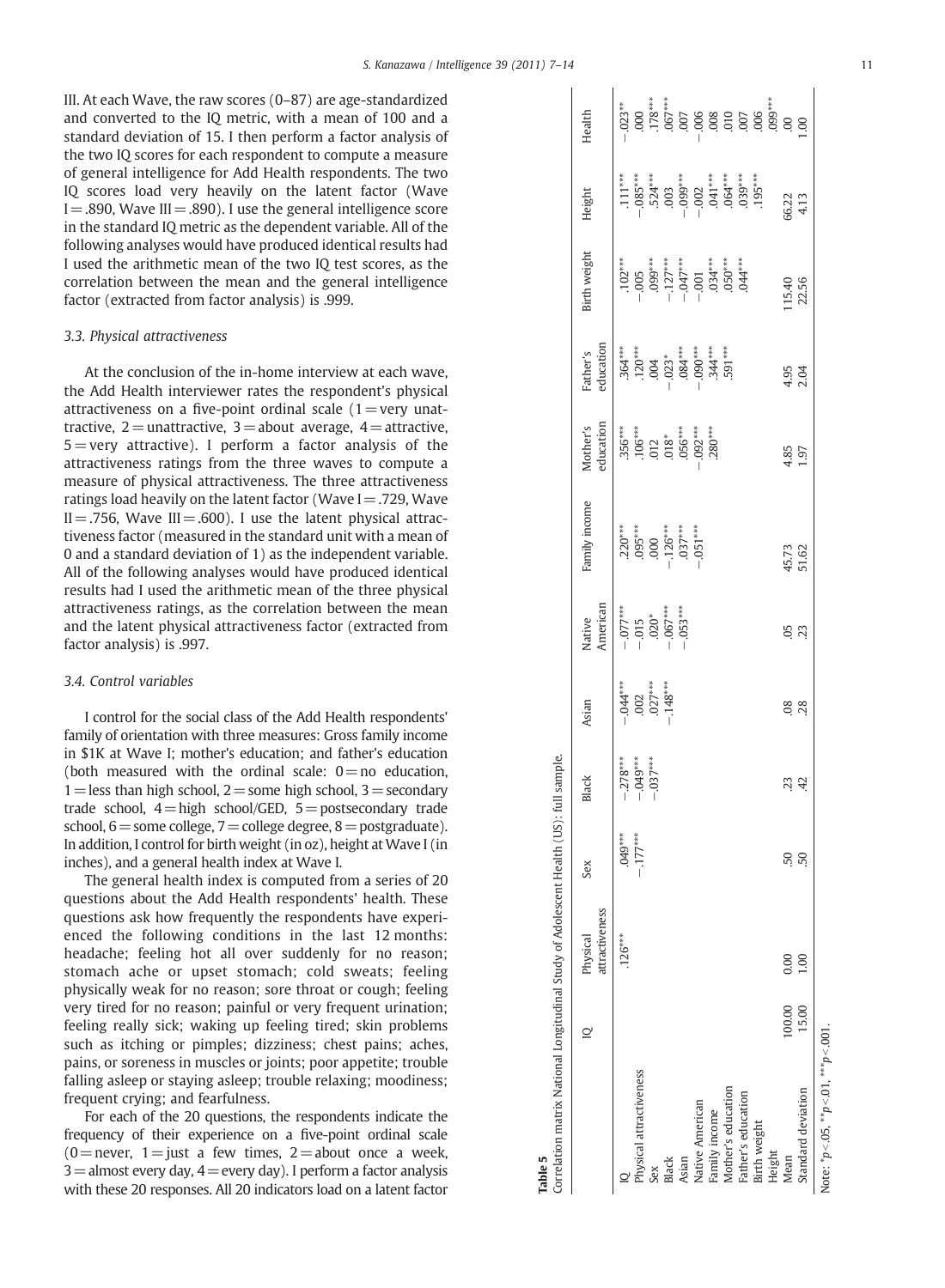<span id="page-5-0"></span>

| Correlation matrix National Longitudinal Study of Adolescent Health (US): by sex women (above the diagonal) and men (below the diagonal).<br>Table 6 |             |                            |                               |                     |                                        |                     |                                               |                                                                                       |                                                                                                                                                                                                                                                                                                                                           |                                      |                                                                                                                                                                                                                                                                                                                                                |
|------------------------------------------------------------------------------------------------------------------------------------------------------|-------------|----------------------------|-------------------------------|---------------------|----------------------------------------|---------------------|-----------------------------------------------|---------------------------------------------------------------------------------------|-------------------------------------------------------------------------------------------------------------------------------------------------------------------------------------------------------------------------------------------------------------------------------------------------------------------------------------------|--------------------------------------|------------------------------------------------------------------------------------------------------------------------------------------------------------------------------------------------------------------------------------------------------------------------------------------------------------------------------------------------|
|                                                                                                                                                      | ⊇           | attractiveness<br>Physical | Black                         | Asian               | American<br>Native                     | ncome<br>Family     | education<br>Mother's                         | education<br>Father's                                                                 | Birth weight                                                                                                                                                                                                                                                                                                                              | Height                               | Health                                                                                                                                                                                                                                                                                                                                         |
|                                                                                                                                                      |             | $134***$                   | $.266***$                     | $.057***$           | $-072***$                              | $.225***$           | $.360***$                                     | $.364***$                                                                             |                                                                                                                                                                                                                                                                                                                                           | $.113***$                            | $030**$                                                                                                                                                                                                                                                                                                                                        |
| Physical attractiveness                                                                                                                              | $.144***$   |                            | $-0.007$                      | 010                 |                                        | $.088***$           |                                               |                                                                                       |                                                                                                                                                                                                                                                                                                                                           | $.027*$                              |                                                                                                                                                                                                                                                                                                                                                |
| Black                                                                                                                                                | $-0.289***$ | $-004$                     |                               | $-.145***$          |                                        |                     |                                               |                                                                                       |                                                                                                                                                                                                                                                                                                                                           |                                      |                                                                                                                                                                                                                                                                                                                                                |
| Asian                                                                                                                                                | $-0.033***$ | $-001$                     | $-.150***$                    |                     | $-0.008$<br>$-0.066***$<br>$-0.047***$ | $.131***$<br>053*** | $.094***$<br>$.000$<br>$.052***$<br>$.080***$ | $\begin{array}{c} 110^{***} \\ 104 \\ 095^{***} \\ 097^{***} \\ 51^{***} \end{array}$ | $\begin{array}{l} 1.06^{***} \\ -0.05 \\ -1.23^{***} \\ -0.038^{**} \\ -0.030 \\ -0.01 \\ -0.031^{***} \\ -0.030 \\ -0.030 \\ -0.030 \\ -0.030 \\ -0.030 \\ -0.030 \\ -0.030 \\ -0.030 \\ -0.030 \\ -0.030 \\ -0.030 \\ -0.030 \\ -0.030 \\ -0.030 \\ -0.030 \\ -0.030 \\ -0.030 \\ -0.030 \\ -0.030 \\ -0.030 \\ -0.030 \\ -0.030 \\ -0$ | 045***<br>138***<br>138***<br>050*** | $\begin{array}{l} 228 * \\ 0.078 * \\ 0.078 * \\ -0.019 * \\ -0.019 * \\ -0.019 * \\ -0.019 * \\ -0.019 * \\ -0.019 * \\ -0.019 * \\ -0.031 * \\ -0.031 * \\ -0.031 * \\ -0.031 * \\ -0.031 * \\ -0.031 * \\ -0.031 * \\ -0.031 * \\ -0.031 * \\ -0.031 * \\ -0.031 * \\ -0.031 * \\ -0.031 * \\ -0.031 * \\ -0.031 * \\ -0.031 * \\ -0.031 *$ |
| Native American                                                                                                                                      | $-085***$   | $-0.018$                   | $-0.06$ ***                   | $.060***$           |                                        |                     |                                               |                                                                                       |                                                                                                                                                                                                                                                                                                                                           |                                      |                                                                                                                                                                                                                                                                                                                                                |
| Family income                                                                                                                                        | $.218***$   | $.107***$                  | $-.121***$                    |                     | $-053***$                              |                     | $.281***$                                     |                                                                                       |                                                                                                                                                                                                                                                                                                                                           |                                      |                                                                                                                                                                                                                                                                                                                                                |
| Mother's education                                                                                                                                   | 349***      | $137***$                   | $.040**$                      | $.018$<br>$.060***$ |                                        |                     |                                               | $.592***$                                                                             |                                                                                                                                                                                                                                                                                                                                           |                                      |                                                                                                                                                                                                                                                                                                                                                |
| Father's education                                                                                                                                   | $.363***$   | $.146***$                  | $-0.022$                      | $.072***$           | $-105***$<br>$-084***$<br>$-009$       | $.279***$<br>337*** | $.590***$                                     |                                                                                       |                                                                                                                                                                                                                                                                                                                                           | $.061***$                            |                                                                                                                                                                                                                                                                                                                                                |
| Birth weight                                                                                                                                         | $.090***$   | $.031*$                    |                               | $-060***$           |                                        | $.037**$            |                                               | $.060***$                                                                             |                                                                                                                                                                                                                                                                                                                                           | $.194***$                            |                                                                                                                                                                                                                                                                                                                                                |
| Height                                                                                                                                               | $.095***$   | $0.38***$                  | $-126$<br>$.010$<br>$.070***$ | $-.129***$          | $-0.009$                               | $.060***$           | $.050***$                                     | $.033***$                                                                             | $.155***$                                                                                                                                                                                                                                                                                                                                 |                                      |                                                                                                                                                                                                                                                                                                                                                |
| Health                                                                                                                                               | $-0.038***$ | $.044**$                   |                               | $-.003$             | $-0.003$                               | $-012$              | $-0.007$                                      | $-0.011$                                                                              | $-.012$                                                                                                                                                                                                                                                                                                                                   | 015                                  |                                                                                                                                                                                                                                                                                                                                                |
| Women                                                                                                                                                |             |                            |                               |                     |                                        |                     |                                               |                                                                                       |                                                                                                                                                                                                                                                                                                                                           |                                      |                                                                                                                                                                                                                                                                                                                                                |
| Mean                                                                                                                                                 | 99.31       |                            | 24                            | 80.                 |                                        |                     | 4.83                                          | 4.94<br>2.05                                                                          | 13.18                                                                                                                                                                                                                                                                                                                                     | 64.08                                | $-177$                                                                                                                                                                                                                                                                                                                                         |
| Standard deviation                                                                                                                                   | 15.13       | 1.03                       | 43                            | 27                  | 05 <sub>2</sub>                        | 45.77<br>51.83      | 1.99                                          |                                                                                       | 21.96                                                                                                                                                                                                                                                                                                                                     | 2.96                                 | 1.05                                                                                                                                                                                                                                                                                                                                           |
| Men                                                                                                                                                  |             |                            |                               |                     |                                        |                     |                                               |                                                                                       |                                                                                                                                                                                                                                                                                                                                           |                                      |                                                                                                                                                                                                                                                                                                                                                |
| Mean                                                                                                                                                 | 100.79      | $-19$                      | 21                            | 8                   | 90.                                    | 45.69               | 4.87                                          | $4.96$<br>2.03                                                                        | 17.67                                                                                                                                                                                                                                                                                                                                     | 68.41                                | $\frac{18}{91}$                                                                                                                                                                                                                                                                                                                                |
| Standard deviation                                                                                                                                   | 14.81       | 93                         | $\overline{4}$                | 29                  | 24                                     | 51.41               | 1.97                                          |                                                                                       | 22.95                                                                                                                                                                                                                                                                                                                                     | 4.00                                 |                                                                                                                                                                                                                                                                                                                                                |
| Note: $p < 0.05$ , $p < 0.01$ , $p > 0.001$                                                                                                          |             |                            |                               |                     |                                        |                     |                                               |                                                                                       |                                                                                                                                                                                                                                                                                                                                           |                                      |                                                                                                                                                                                                                                                                                                                                                |

Association between physical attractiveness and general intelligence National Longitudinal Study of Adolescent Health (US).

|                          | (1)                        | (2)                              |
|--------------------------|----------------------------|----------------------------------|
| Physical attractiveness  | 1.869***<br>(.143)<br>.126 | $.793***$<br>(.162)<br>.059      |
| Sex                      |                            | .401<br>(.381)<br>.015           |
| Race<br><b>Black</b>     |                            | $-9.199***$<br>(.451)<br>$-.242$ |
| Asian                    |                            | $-5.402***$<br>(.662)<br>$-.097$ |
| Native American          |                            | $-3.325***$<br>(.742)<br>$-.052$ |
| Family income            |                            | $.019***$<br>(.003)<br>.071      |
| Mother's education       |                            | 1.490***<br>(.104)<br>.207       |
| Father's education       |                            | $1.237***$<br>(.100)<br>.183     |
| Weight at birth          |                            | $.016*$<br>(.007)<br>.027        |
| Height                   |                            | .210<br>(.045)<br>.064           |
| Health                   |                            | .055<br>(.193)<br>.003           |
| Constant                 | 100.032<br>(.143)          | 73.602<br>(2.907)                |
| $R^2$<br>Number of cases | .016<br>10,681             | .235<br>5,694                    |

Note:  $\binom{p}{0.05}$ ,  $\binom{**}{p}$ .01,  $\binom{***}{p}$ .001.

Main entries are unstandardized coefficients.

Numbers in parentheses are standard errors.

Numbers in italics are standardized coefficients (beta coefficients).

with reasonably high factor loadings (headache $=$ .530; feeling hot = .568; stomach ache = .564; cold sweats = .500; feeling physically weak = .644; sore throat = .459; feeling tired = .632; painful urination = .507; feeling sick = .598; waking up tired = .536; skin problems = .375; dizziness = .627; chest pains  $= 0.575$ ; aches  $= 0.495$ ; poor appetite  $= 0.535$ ; trouble sleeping  $= .559$ ; trouble relaxing  $= .592$ ; moodiness  $= .586$ ; crying  $= .601$ ; and fearfulness  $= .573$ ). I multiply the extracted latent factor by  $-1$ , so that it reflects good health rather than illnesses to compute the latent health index for Wave I. I use the latent health index as another measure of general fitness. The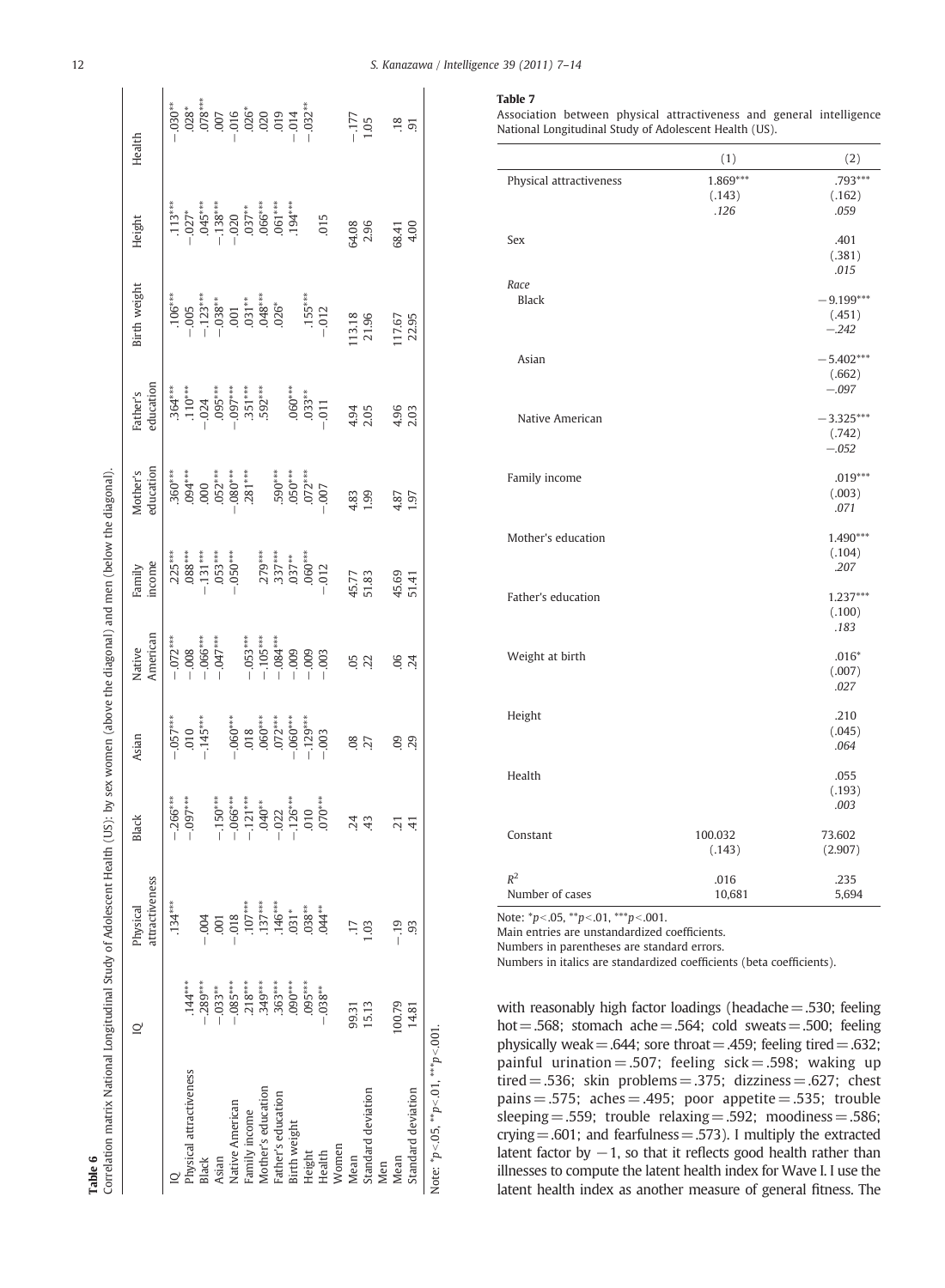Association between physical attractiveness and general intelligence by sex National Longitudinal Study of Adolescent Health (US).

|                         |            | Women       |          | Men          |
|-------------------------|------------|-------------|----------|--------------|
|                         | (1)        | (2)         | (3)      | (4)          |
| Physical attractiveness | $1.957***$ | $.576**$    | 2.278*** | $1.232***$   |
|                         | (.191)     | (.219)      | (.223)   | (.241)       |
|                         | .134       | .043        | .144     | .086         |
| Race                    |            |             |          |              |
| <b>Black</b>            |            | $-7.498***$ |          | $-11.464***$ |
|                         |            | (.624)      |          | (.651)       |
|                         |            | $-.199$     |          | $-.297$      |
| Asian                   |            | $-5.558***$ |          | $-5.234***$  |
|                         |            | (.962)      |          | (.904)       |
|                         |            | $-.096$     |          | $-.098$      |
| Native American         |            | $-3.130**$  |          | $-3.492***$  |
|                         |            | (1.097)     |          | (.999)       |
|                         |            | $-.046$     |          | $-.058$      |
| Family income           |            | $.021***$   |          | $.015***$    |
|                         |            | (.004)      |          | (.005)       |
|                         |            | .086        |          | .052         |
| Mother's education      |            | 1.265***    |          | $1.763***$   |
|                         |            | (.146)      |          | (.149)       |
|                         |            | .176        |          | .245         |
| Father's education      |            | 1.387***    |          | $1.024***$   |
|                         |            | (.140)      |          | (.141)       |
|                         |            | .203        |          | .153         |
| Weight at birth         |            | $.024*$     |          | .006         |
|                         |            | (.011)      |          | (.010)       |
|                         |            | .038        |          | .011         |
| Height                  |            | $.330***$   |          | $.131*$      |
|                         |            | (.077)      |          | (.056)       |
|                         |            | .073        |          | .040         |
| Health                  |            | .222        |          | $-.220$      |
|                         |            | (.251)      |          | (.305)       |
|                         |            | .014        |          | $-.012$      |
| Constant                | 98.895     | 65.080      | 101.400  | 80.914       |
|                         | (.199)     | (4.789)     | (.211)   | (3.877)      |
| $R^2$                   | .018       | .217        | .021     | .262         |
| Number of cases         | 5717       | 2988        | 4964     | 2706         |

Note:  $*p<0.05$ ,  $**p<0.01$ ,  $***p<0.001$ .

Main entries are unstandardized coefficients.

Numbers in parentheses are standard errors.

Numbers in italics are standardized coefficients (beta coefficients).

general health index correlates significantly and moderately with self-perceived general health ( $1=$ poor,  $2=$  fair,  $3=$  good, 4 = very good, 5 = excellent) ( $r = .284$ ,  $p < .001$ ,  $n = 20,719$ ).

#### 3.5. Results

[Table 5](#page-4-0) presents the descriptive statistics and correlation matrix for all the variables included in the analysis of the Add Health data. It shows that physical attractiveness is significantly correlated with general intelligence ( $r = .126$ ), but not as strongly as some other variables included in the analysis, such as family income, mother's education and father's education. [Table 6](#page-5-0) presents the descriptive statistics and correlation matrix separately for men and women.

[Table 7,](#page-5-0) Column 2, shows that the significant positive association between general intelligence and physical attractiveness remains even after I control for sex  $(0=$  female,  $1=$ male), race (with three dummies for black, Asian, and Native American, with white as the reference category), social class, body size, and health. While birth weight is significantly positively associated with intelligence  $(b=.016, p<.05)$ , neither height at Wave I nor general health index is associated with intelligence.

Results presented in Table 8 replicate the analysis of Add Health data separately by sex. The bivariate correlation between general intelligence and physical attractiveness is slightly larger within each sex than in the full sample  $(r = .134, p < .001,$  for women;  $r = .144, p < .001,$  for men), as [Table 6](#page-5-0) also shows. The unstandardized coefficients for physical attractiveness suggest that one standard deviation increase in physical attractiveness increases intelligence by 2.0 IQ points among women and 2.3 IQ points among men.

Columns 2 and 4 show that the partial association between general intelligence and physical attractiveness within each sex remains highly significant even after I control for race, social class, body size, and health. Birth weight is significantly associated with intelligence only among men  $(b=.024, ...)$  $p<.05$ ), not among women ( $b=.006$ , ns). Height is significantly associated with intelligence within sexes ( $b = .330$ ,  $p < .001$ , for women;  $b = .131$ ,  $p < .05$ , for men). However, the measure of general health is not associated with general intelligence at all for either sex ( $b = .222$ , ns, for women;  $b = -.220$ , ns, for men).

The sex difference in the association between general intelligence and physical attractiveness is not statistically significant without the controls  $(b = .321, ns)$ , but is statistically significant with the controls ( $b = .645$ ,  $p < .05$ ).

### 4. Discussion

Both in the British and American samples, physical attractiveness is significantly positively associated with general intelligence, both with and without controls for social class, body size, and health. Both in the UK and in the US, the association between physical attractiveness and general intelligence is stronger among men than among women. In the UK, physically attractive men have higher IQ by 13.6 points, whereas physically attractive women have higher IQ by 11.4 IQ points. These mean differences imply bivariate correlation coefficients of  $r = .351$  among women and  $r = .414$  among men. Physical attractiveness is more strongly associated with general intelligence than any other variable included in the equations. However, the relatively weak measure of physical attractiveness in the NCDS data is likely to attenuate the true association between general intelligence and physical attractiveness.

At the same time, given that the attractiveness ratings of the NCDS respondents were given by their two elementary school teachers, who were largely aware of the students' cognitive ability from their academic work, it is also possible that there may be some halo effect, where more intelligent, better students are considered by their teachers to be physically more attractive. However, such a halo effect, if it exists, does not explain where the perception that more intelligent individuals are physically more attractive comes from. The results presented in this paper suggest that the perception is based on empirical reality ([Kanazawa & Kovar,](#page-7-0) [2004](#page-7-0)).

The association between intelligence and physical attractiveness is much weaker in the US. The bivariate correlations are  $r = .134$  among women and  $r = .144$  among men. The associations remain significant even controlling for sex, race, social class, body size, and health. The stronger association